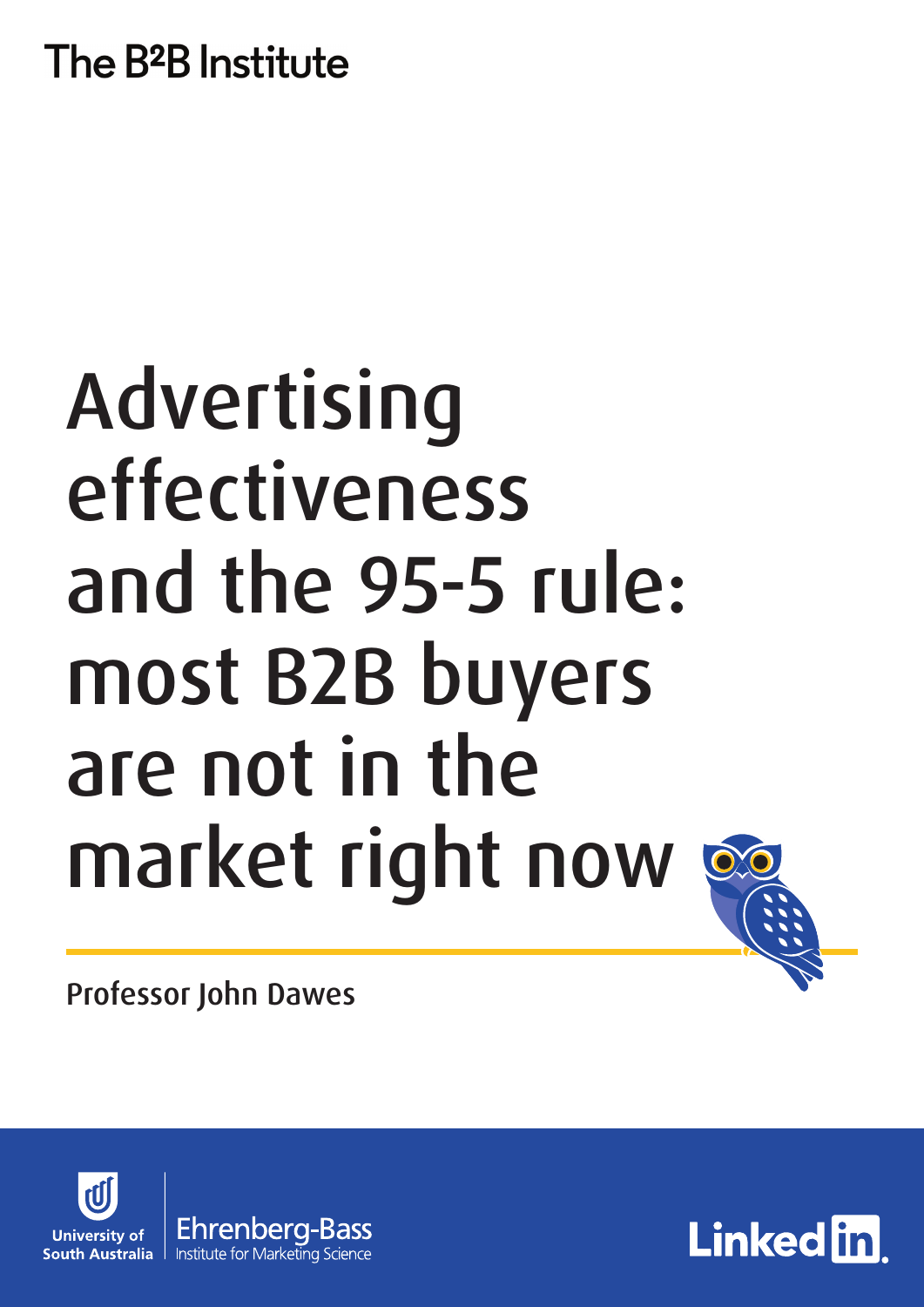#### **Summary**

It might surprise you to learn that up to 95% of business clients are not in the market for many goods and services at any one time. This is a deceptively simple fact, but it has a profound implication for advertising. It means that advertising mostly hits B2B buyers who aren't going to buy anytime soon. And in turn, that tells us about how advertising works: it *mainly* works by building and refreshing *memory* links to the brand. These memory links activate when buyers *do* come into the market. So, if your advertising is better at building brand-relevant memories, your brand becomes more competitive. The question to ask is - does our advertising do that?

### **Introduction**

Has your business recently made a significant purchase, like a new phone system, engaged with a new payroll software vendor, signed a contract with a salesforce IT support company - or perhaps even bought new carpet for the office? If you have, then you'll know that you're not in the market for those items now, nor will you be for quite a while. The time between purchases for many goods and services is quite long. Corporations change service providers such as their principal bank or law firm around once every five years on average. That means only 20% of business buyers are 'in the market' over the course of an entire year; something like 5% in a quarter – or put another way, 95% aren't in the market.

So, if your advertising is better at building brand-relevant memories, your brand becomes more competitive.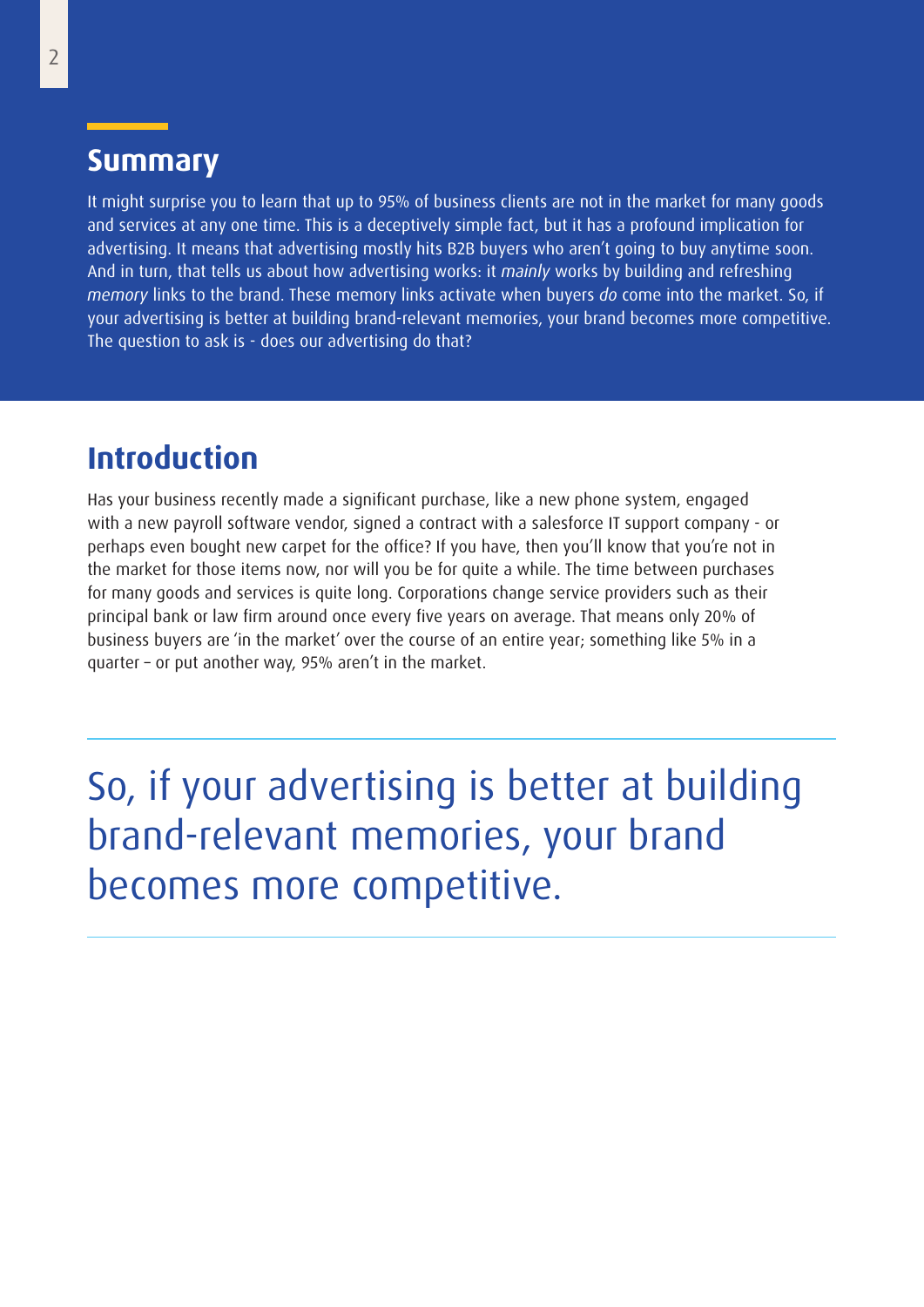# **What does this mean for advertising?**

The 95% figure is not meant to be a precise rule. We're using it as a heuristic to get the idea across that the vast majority of businesses, for a large proportion of products, are not in the market in particular time periods. And that fact is profound for advertising. It means that the way advertising 'works' isn't by stimulating us to buy. How can it, if most people who see an ad aren't going to buy the product for perhaps a year or more. Therefore, the way it works must principally be by building a memory link for the brand in buyers' minds. And this memory link will be activated when the buyer does come into the market. Advertising impressions, accumulated over time, affect our memories. So, your advertising has to be designed to create distinct impressions about your brand in people's minds to be activated later.

Ah, you might say - these days we can target people or organisations that are ready to buy. The trouble with this tactic is that people largely use their memories when buying, rather than searching. And when they do search they strongly prefer brands they're familiar with.

Familiarity is built over time, with consistent messaging. If you focus on hitting people with, say, digital ads only when they're searching the category, your brand is an unknown to them. And we know that lesser-known brands have lower rates of consideration (Rowe, Whittaker, & Agop, 2018; Terui, Ban, & Allenby, 2011). Indeed, clickthrough rates for unfamiliar brands are quite a lot lower than for familiar brands (e.g. Dahlen, 2001).

So, sure - do some targeting for people who are ready to buy, but if that's all you do, you will never build the widespread mental availability needed to become (or remain!) a big brand. To grow a brand, you need to advertise to people who *aren't* in the market now, so that when they *do* enter the market your brand is one they are familiar with. And, that they mentally associate your brand with the need or buying situation that brought them into the market. That way, you increase buyers' purchase propensity. And if you can do that across enough buyers, your market share will grow.

To grow a brand, you need to advertise to people who aren't in the market now, so that when they do enter the market your brand is one they are familiar with.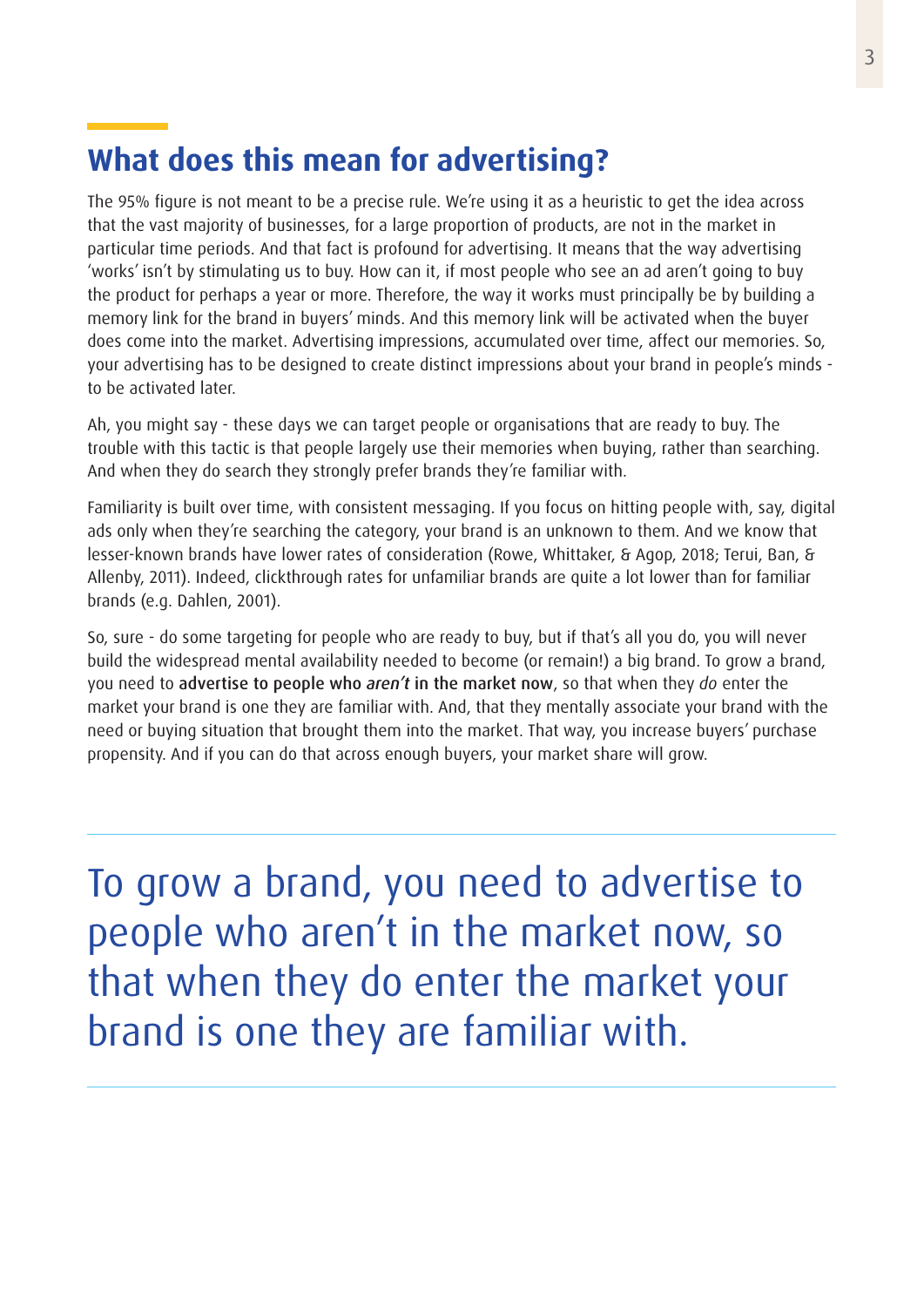## **That sounds great, but I have some questions about deploying this idea.**

#### **How can I calculate how many buyers are in** *my* **market at one time?**

If you know the average interpurchase time for your category you can readily calculate the proportion of potential buyers who are in-market. Suppose a category has an average interpurchase time of two years. That means 50% are in the market over the course of a (whole) year, or around 13% in any quarter. If that sort of information is not at your fingertips, a straightforward survey can yield the information. All you need to ask is along the lines of, 'How frequently do you purchase X' with simple response categories calibrated to your market (e.g. once in five years or less often... annually... each quarter...).

#### **Does this mean there is a** *ceiling* **on the number of category buyers we can realistically attract at a time?**

Yes, in practical terms if only say, 10% of category buyers are in-market at a point in time, that means there is a ceiling on how many you can acquire in a period. And in turn, what that means is you need to have realistic expectations of what any single campaign can do. It can boost your share of the buyers who are in market at the time, but it can't bring buyers to you who simply aren't in the market. Furthermore, this means that if you spend all your budget in one quarter, you're off the air the rest of the year – and won't be reaching all the other buyers who are in the market then. So, spend with a view to the long-term.

#### **So, a big task for advertising is to build mental availability, but** *how long does it take?*

It takes a long time. To appreciate the task, we need to have some understanding of how mental availability is measured. The progressive way to measure it is via the brand's links to 'category entry points' or CEPs – in other words, various situations in which the category could be bought or used (see Romaniuk & Sharp, 2016 Ch. 4). The more people who link your brand to one or more of these CEPs is obviously better. But getting to double-digit figures for mental availability is a multi-year task. Many well-established brands achieve no higher than 20-30% of respondents linking them to a CEP. Even market leaders often only get 50%.

This makes the task sounds difficult, and it is. It takes time, patience, funds and importantly, skill in making good media investments. But those businesses who *can* build mental availability in the minds of their potential buyers enjoy an enduring advantage, because competitors will find it very difficult to catch up.